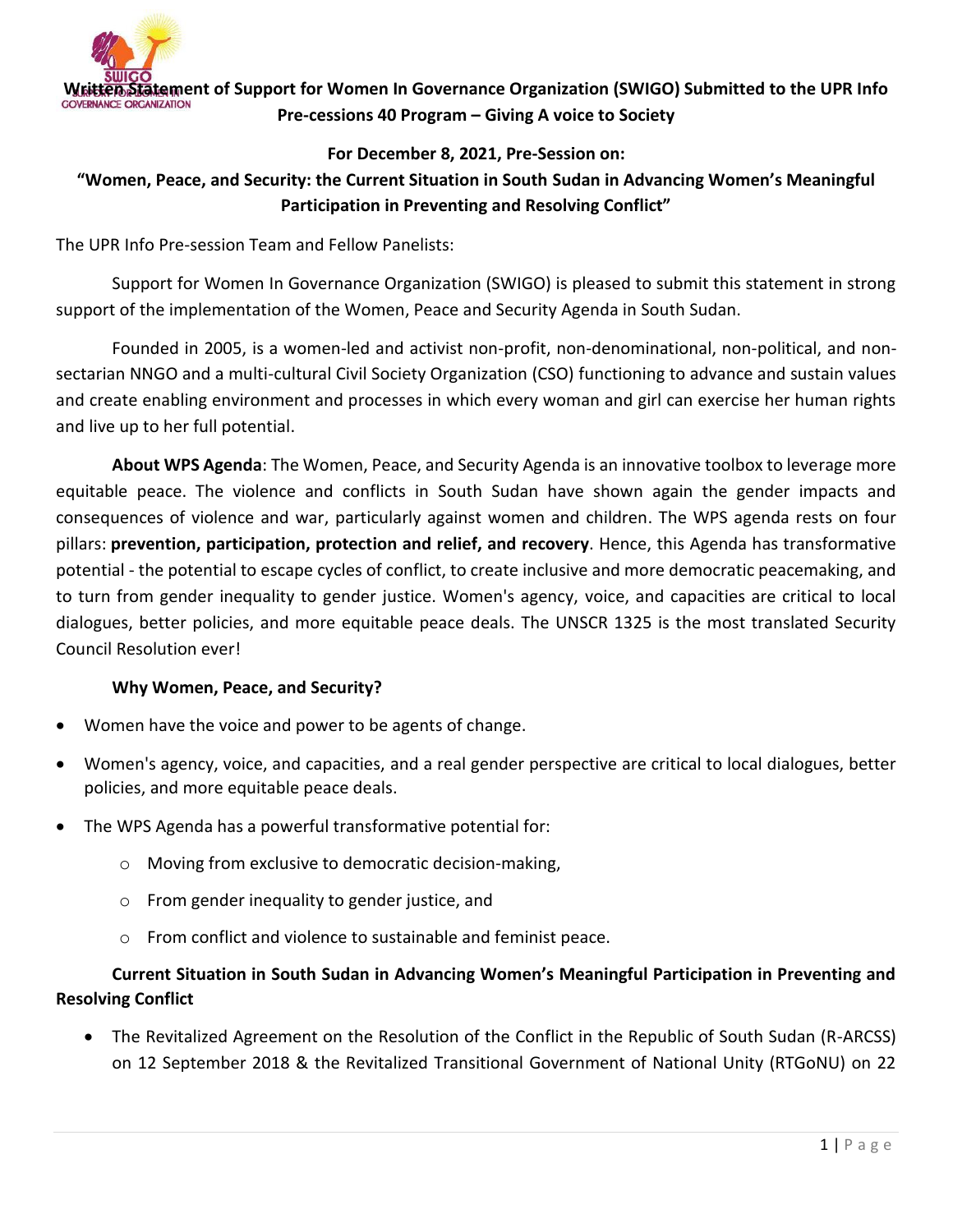support **Federulary** 2020 provided new entry points for the incorporation of women's rights into the peace agreement including an increase in the affirmative action principle from 25% to 35%<sup>1</sup>.

- Furthermore, they provided for a Women's Enterprise Fund and women's representative seats in key transitional institutions.
- The South Sudanese women played a major role during the High-Level Revitalization Forum (HLRF) that led to the signing of the R-ARCSS.
- Women from political entities participated in the R-ARCSS process, in addition to women representing other stakeholders, like women networks (Women Bloc and Women's Coalitions), women from other CSOs organizations, (CSOs Forum, Youth, Academia, Business Community, Faith-based organizations, CSOs Alliance, eminent personalities) were highly active in pushing women and civilian protections and rights issues in the agreement.
- The participation of women in the formal peace process (Track One) contributed to ensuring that aspects of the four pillars of UNSCR 1325 (Participation, Prevention, Protection, and Recovery) – though inadequate - were addressed in the Revitalized Agreement.
- Although the Agenda is now recognized nationally, there are still implementation gaps and challenges, and priorities for action to advance South Sudanese women's meaningful participation and resolving conflict

## **Implementation Gaps and Challenges to Advance South Sudanese Women's Meaningful Participation and Resolving Conflict**

- Patriarchy, inequalities, militarized masculinities & discriminatory power structures inhibit effective conflict prevention, inclusive peace, women's rights, and participation.
- Lack of resources is a barrier to women's effective work in preventing and resolving conflicts, followed by lack of trust and cooperation between government and civil society, gaps between international policies and action and local level realities not being addressed, as well as the misinterpretation of culture and related to women's dignity.
- Patriarchal views of men's leadership continue to hinder women's meaningful participation in preventing and resolving conflicts. E.g. the year 2019 witnessed several CSOs and women restrictions to work on peace-related issues including signatories of the Revitalized Peace agreement<sup>2</sup>.
- Lack of Political Will: South Sudan has in place the necessary legal, institutions, and policy framework to substantially increase the participation of women in preventing and resolving conflicts, but lacks the political will to implement them.
- The shrinking of the political and civil space limits women's organizations to effectively engage at the grassroots level as well as push women's issues at the national agenda.
- Media coverage of women's participation in preventing and resolving conflicts in South Sudan is limited and prominent female leaders are often not featured in key updates on women's engagement.

<sup>1</sup> <https://reliefweb.int/sites/reliefweb.int/files/resources/03AWomenPeaceNeg.pdf>

<sup>2</sup> [https://www.securitycouncilreport.org/atf/cf/%7B65BFCF9B-6D27-4E9C-8CD3-CF6E4FF96FF9%7D/s\\_2020\\_946.pdf](https://www.securitycouncilreport.org/atf/cf/%7B65BFCF9B-6D27-4E9C-8CD3-CF6E4FF96FF9%7D/s_2020_946.pdf)